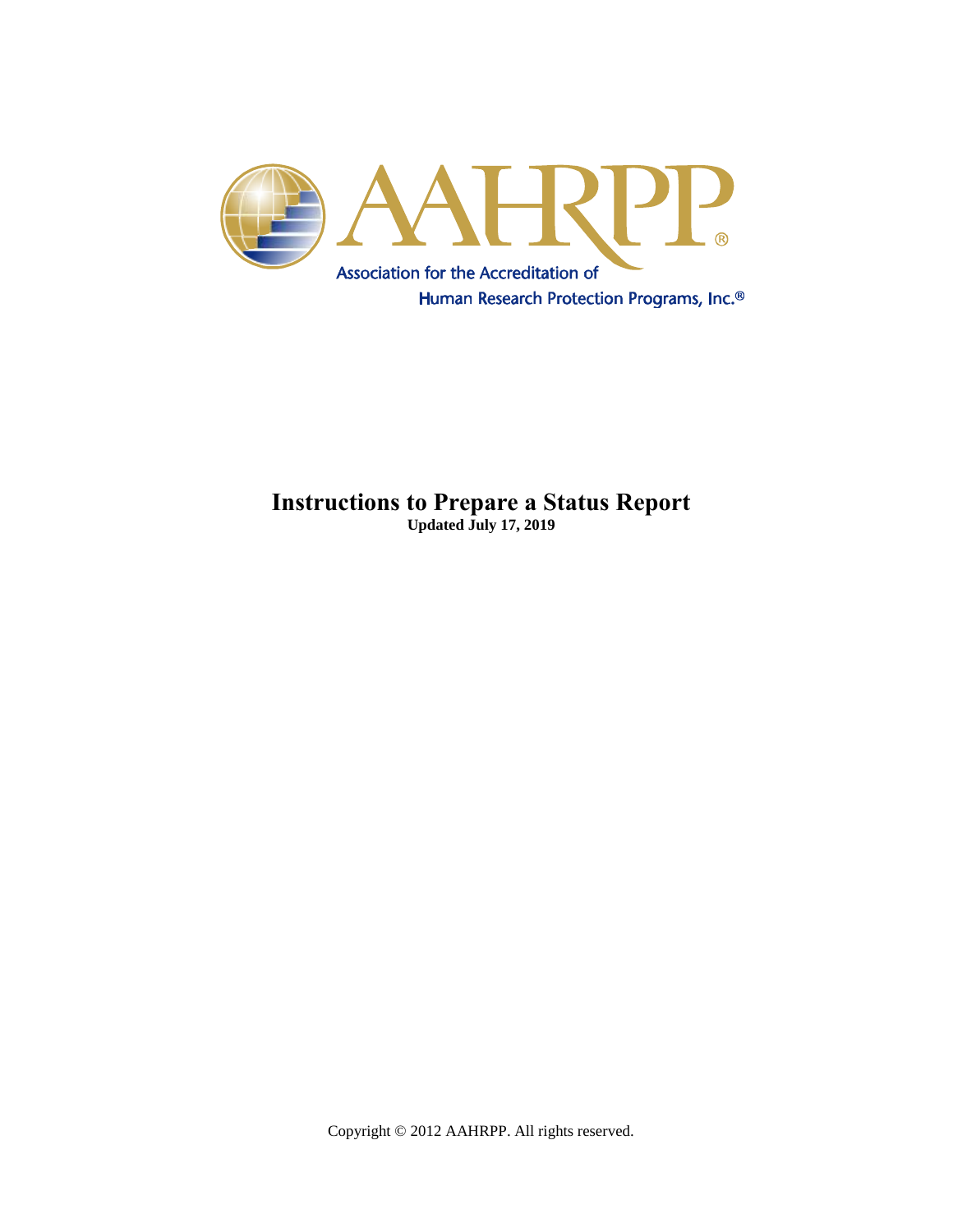# **I. Instructions for Preparing a Status Report**

Status Reports are requested to ensure that a required activity or implementation of practice has taken place. Status Reports are usually requested for four different scenarios: Education or Training, Monitoring, Evaluations, and Revisions to policies and procedures. Status Reports are generally requested in a Final Site Visit Report, Improvement Plan Report, or a Request for Full Accreditation Report.

For Status Reports regarding education or training, provide evidence that the education or training has been completed. The Status Report should include:

- The date that education or training occurred.
- The individuals who were educated or trained.
- Either a syllabus, agenda indicating the education or training as an item, minutes documenting the education or training occurred, a table of contents of the education, or another summary of content of the education. Do not submit educational materials, handouts, or presentations.

For Status Reports regarding monitoring, provide evidence that the change has been implemented and is working or stimulating additional modifications. When appropriate, monitoring must be prospective. The Status Report should include:

- Evidence that shows the monitoring had been completed.
- Evidence that the intervention had been evaluated (for example, provide a summary trends).
- A summary of any actions that has taken place as a result of the monitoring.

For Status Reports regarding evaluation of IRB chairs and IRB members, provide evidence that the evaluations have been completed and that feedback has occurred. The Status Report should include:

- The date that evaluations were completed.
- The date that feedback was provided.
- A description of any actions that took place as a result of the evaluation and feedback.

For Status Reports requesting revised policies and procedures, provide a copy of the revised documents. The Council requests this type of Status Report when it identifies a change that is required to policies or procedures or when policies and procedures need to be revised so that they are consistent. The Status Report should include:

- The revised policies and procedures. Use highlighting or track changes to indicate revisions to previously submitted documents.
- If applicable, provide:
	- o Evidence that education related to the revised policy and procedure has occurred.
	- o Evidence that monitoring has occurred and demonstrates that the change has been implemented.